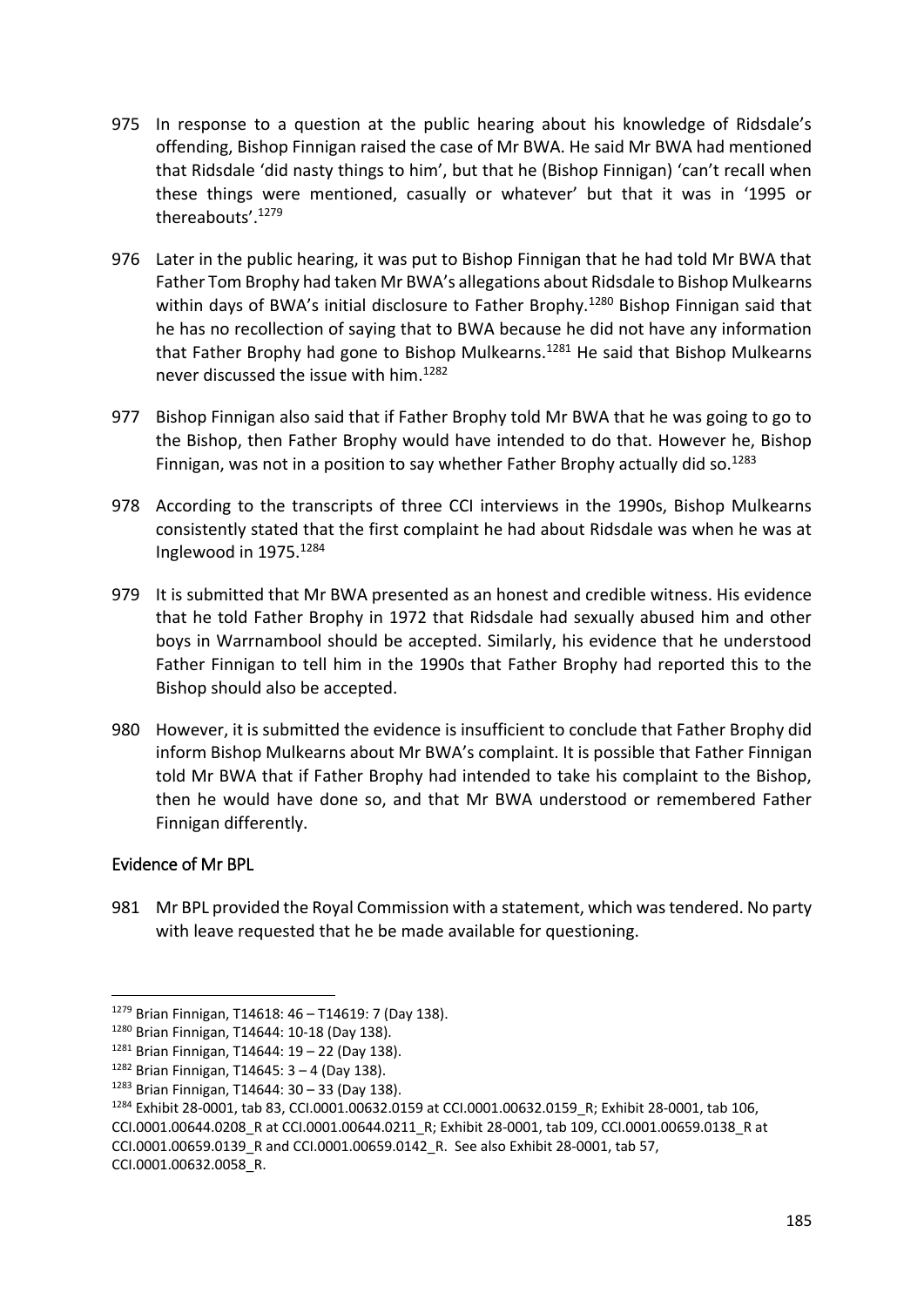- 982 Mr BPL gave evidence that he was sexually abused by Ridsdale when he was an altar server in Warrnambool from 1970 until 1971, when he was 13 or 14 years old.<sup>1285</sup> He stated that around this time, he went on a boys' camp just outside of Warrnambool at a place called Crossley, which was organised through his school, St Joseph's Christian Brothers College.<sup>1286</sup> Father Paul Bongiorno, who was a priest in Warrnambool parish at the time, came on the camp along with a couple of Christian Brothers.<sup>1287</sup>
- 983 Mr BPL gave evidence that while he was on this camp, he spoke briefly to Father Bongiorno, and told him that Ridsdale had approached him in the presbytery bathroom and asked him how much he ejaculated and had said he would get a teaspoon to measure it and check if he was 'normal'.<sup>1288</sup> He also told him that he believed similar things had happened with his younger brother who was also an altar server.<sup>1289</sup>
- 984 Mr BPL gave the following evidence:

*Father Bongiorno said, 'Look, it's a real problem. Me and Father Brophy have talked to Monsignor Fiscalini about it and he is sorting it out with the Bishop'. Father Bongiorno said he couldn't do anything further and told me to talk to Monsignor Fiscalini about it.<sup>1290</sup>*

- 985 Mr BPL stated that Father Bongiorno was the first person Mr BPL had told about the abuse, and that Father Bongiorno left the priesthood shortly after the camp.<sup>1291</sup>
- 986 Paul Bongiorno also provided the Royal Commission with a statement in which he gave evidence that he was ordained in August 1970, and in 1971 he was appointed as an assistant priest in Warrnambool.<sup>1292</sup> At that time. Monsignor Fiscalini was the parish priest, and Ridsdale was an assistant priest.<sup>1293</sup>
- 987 In 1971, Father Bongiorno was Chaplain of St Joseph's Christian Brothers College in Warrnambool and of the Young Christian Students ('YCS'), who were senior students at St Joseph's and St Ann's girls' school.<sup>1294</sup> At the end of 1971, Ridsdale left Warrnambool and was replaced by Father Brophy.<sup>1295</sup> At the end of 1972. Father Bongiorno was sent to Ballarat Cathedral. At the end of 1973, he decided to leave the priesthood.<sup>1296</sup>

<sup>1285</sup> Exhibit 28-0159, Statement of BPL, STAT.0738.001.0001\_R [7-10].

<sup>1286</sup> Exhibit 28-0159, Statement of BPL, STAT.0738.001.0001\_R [11].

<sup>1287</sup> Exhibit 28-0159, Statement of BPL, STAT.0738.001.0001\_R [12].

<sup>1288</sup> Exhibit 28-0159, Statement of BPL, STAT.0738.001.0001\_R [13].

<sup>1289</sup> Exhibit 28-0159, Statement of BPL, STAT.0738.001.0001\_R [14].

<sup>1290</sup> Exhibit 28-0159, Statement of BPL, STAT.0738.001.0001\_R [14].

<sup>1291</sup> Exhibit 28-0159, Statement of BPL, STAT.0738.001.0001\_R [15].

<sup>&</sup>lt;sup>1292</sup> Exhibit 28-0160, Statement of Paul Bongiorno, STAT.0789.001.0001\_R [5-6].

<sup>1293</sup> Exhibit 28-0160, Statement of Paul Bongiorno, STAT.0789.001.0001\_R [6-7].

<sup>1294</sup> Exhibit 28-0160, Statement of Paul Bongiorno, STAT.0789.001.0001\_R [8, 11].

<sup>&</sup>lt;sup>1295</sup> Exhibit 28-0160, Statement of Paul Bongiorno, STAT.0789.001.0001\_R [9].

<sup>1296</sup> Exhibit 28-0160, Statement of Paul Bongiorno, STAT.0789.001.0001\_R [13-14].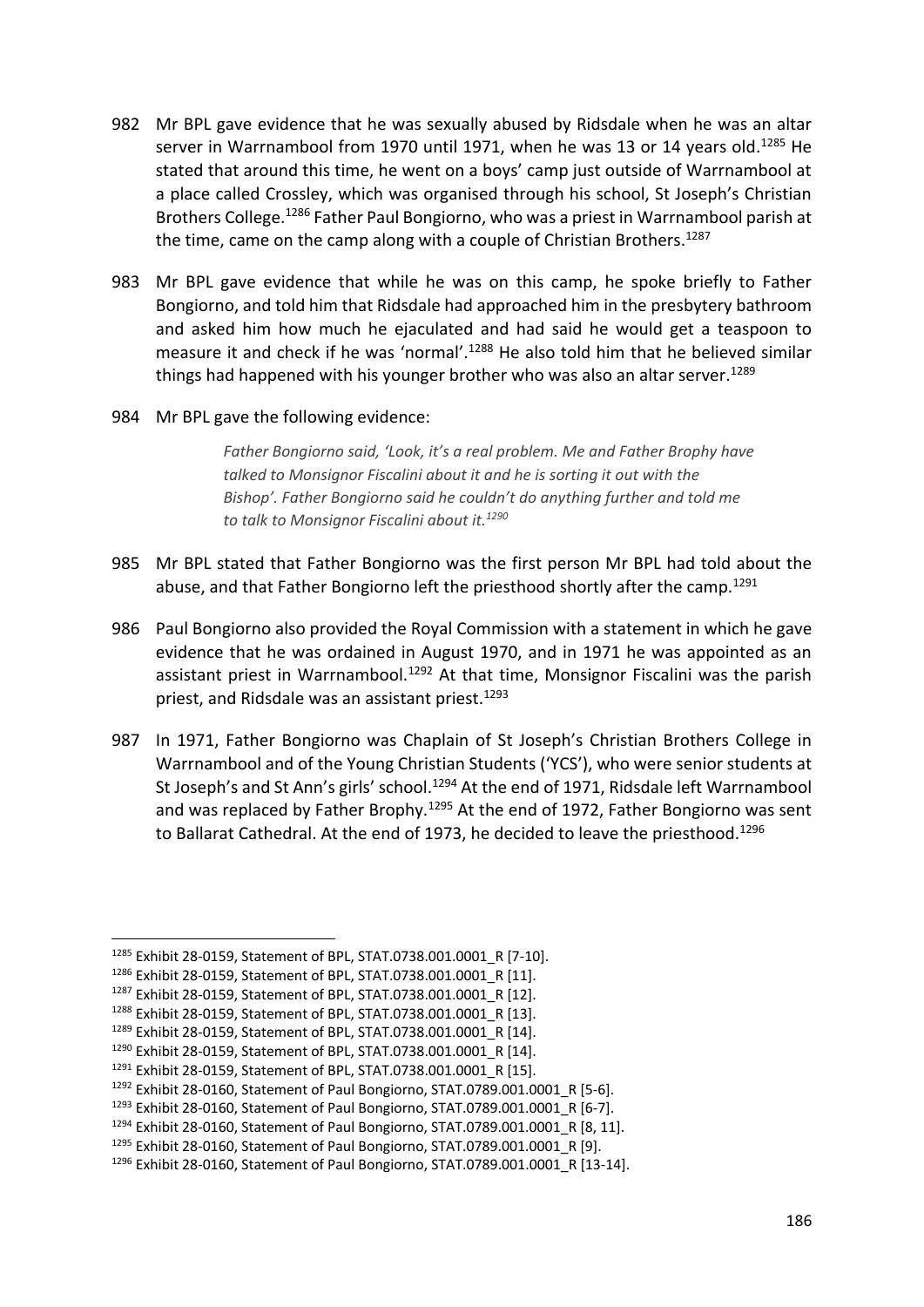- 988 In relation to Mr BPL's evidence about a conversation with him, Mr Bongiorno stated, 'That conversation did not happen with me. I would remember it. I would have been deeply shocked by the alleged substance of that conversation.'1297
- 989 Mr Bongiorno stated that he ran two camps at Crossley in 1971 which he organised for the YCS, not for St Joseph's.<sup>1298</sup> He said there were never any Christian Brothers at any camps he ran.<sup>1299</sup> Mr Bongiorno gave evidence that he never had any discussion with Father Brophy about Ridsdale or any other priest or clergy engaging in any kind of child sexual abuse.<sup>1300</sup> He stated that at no time while he was in Warrnambool did he and Monsignor Fiscalini discuss any allegations of Ridsdale's sexual abuse.<sup>1301</sup>
- 990 Neither Mr Bongiorno nor Mr BPL gave evidence in person. Neither requested that the other be made available for questioning.
- 991 Father Brophy was assistant priest from January 1972 until his death in 1974. His time in Warrnambool did not overlap with that of Ridsdale, who was transferred to Ballarat East in January 1972.
- 992 Mr BPL's evidence that he spoke to Father Bongiorno in 1970 or 1971 about Ridsdale while Ridsdale was still in Warrnambool, and that Father Bongiorno responded that he and Father Brophy were sorting it out, cannot therefore be right. However, it is possible that at a distance of over forty years, Mr BPL was mistaken about when this conversation took place. According to Mr BPL's evidence of Father Bongiorno's comments, this conversation must have occurred in 1972.
- 993 It is submitted that Mr BPL's account of his conversation with Father Bongiorno is believable. However, it is submitted that the evidence is insufficient to establish that it was Father Bongiorno who Mr BPL first told of his sexual abuse by Ridsdale, for the following reasons:
	- a. Mr Bongiorno gave evidence that he did not hold or attend any camps at Crossley, other than the two he organised in 1971;
	- b. Mr Bongiorno gave evidence that he ceased as Chaplain to St Joseph's Christian Brothers College in 1972, and became Chaplain of St Ann's instead;
	- c. Mr Bongiorno gave evidence that there were never any Christian Brothers at any camps he ran.
- 994 It is submitted Mr BPL's evidence that he told a priest about his sexual abuse by Ridsdale should be accepted. However it is not necessary to resolve whether BPL told Father Bongiorno or another priest of his sexual abuse by Ridsdale.

<sup>&</sup>lt;sup>1297</sup> Exhibit 28-0160, Statement of Paul Bongiorno, STAT.0789.001.0001\_R [20].

<sup>1298</sup> Exhibit 28-0160, Statement of Paul Bongiorno, STAT.0789.001.0001\_R [21].

<sup>&</sup>lt;sup>1299</sup> Exhibit 28-0160, Statement of Paul Bongiorno, STAT.0789.001.0001\_R [23].

<sup>1300</sup> Exhibit 28-0160, Statement of Paul Bongiorno, STAT.0789.001.0001 R [25].

<sup>1301</sup> Exhibit 28-0160, Statement of Paul Bongiorno, STAT.0789.001.0001\_R [26].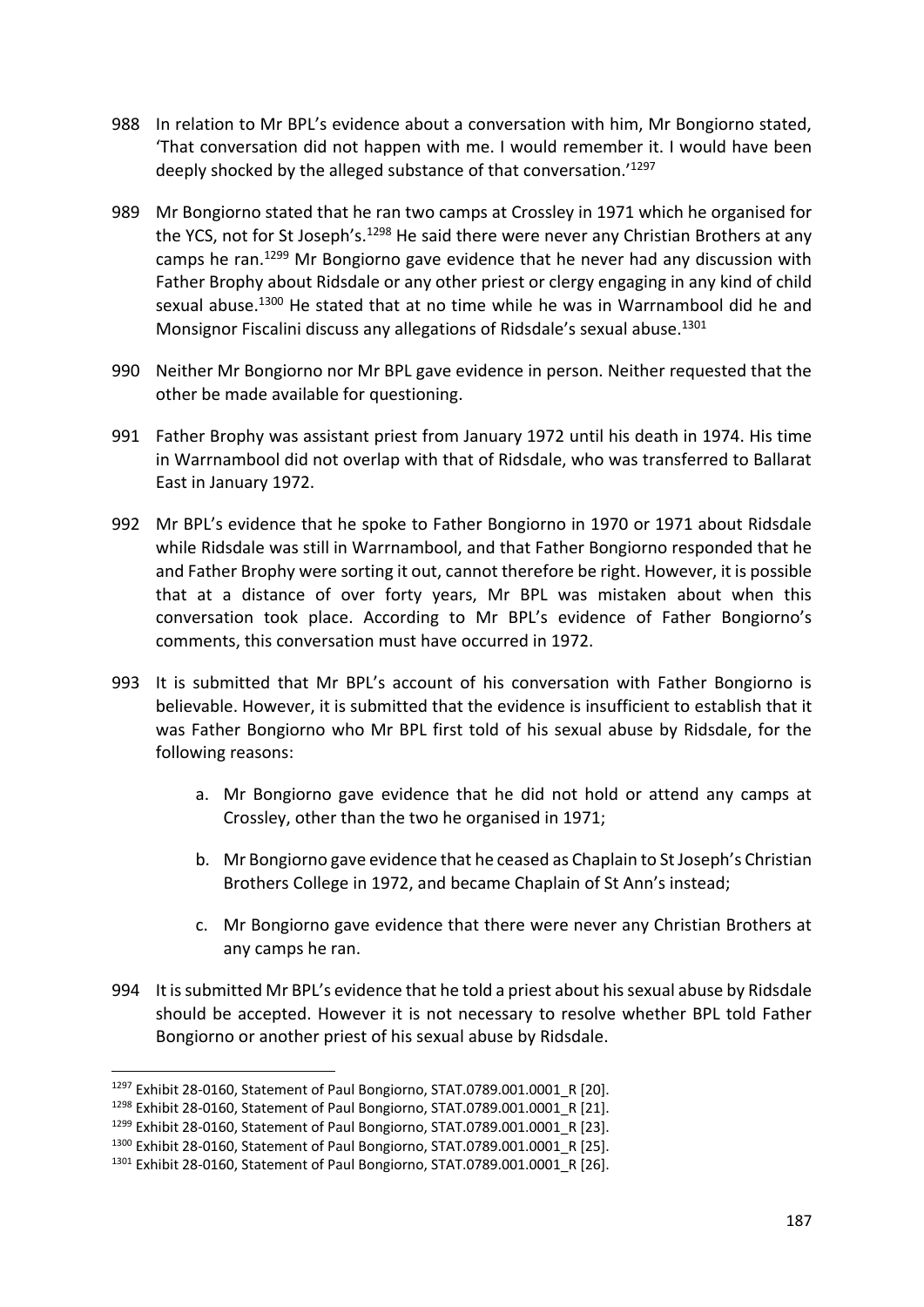- 995 Mr BPL also gave evidence that sometime after his conversation with Father Bongiorno, while Ridsdale was still in Warrnambool, Mr BPL served mass at a blessing of the opening of an extension of the St John of God Hospital in Warrnambool when he was 13 or 14 years old. $1302$
- 996 Mr BPL gave evidence that before the blessing, he told another priest that he needed to talk to the Bishop after the mass. $1303$  He could not be certain which priest this was. Mr BPL gave the following evidence:

*I told this Father that I needed to talk to the Bishop after the mass. He asked what about, but I just said 'I'll talk to the Bishop afterwards.' Father responded that we could discuss after the mass whether I could speak to the Bishop or not.*

*After the blessing we went back to a room where there was an afternoon tea. I went up to the Father I had spoken to before the mass, and I told him about how Ridsdale had approached me and about how others had been molested by him. I don't think I used the term 'molested', I think I may have said 'touched' or something similar. I remember Father responded by saying something to the effect of 'you can't talk to the Bishop. I'll tell him what you've said. The Bishop is well aware of that and is dealing with it.'<sup>1304</sup>*

- 997 Mr BPL gave evidence that he also told this priest that Monsignor Fiscalini had been told about Ridsdale and had also said that the Bishop was dealing with it, but the abuse was still happening and nothing had been done.<sup>1305</sup> This priest asked who else knew, and Mr BPL said he had spoken to Father Bongiorno.<sup>1306</sup> Mr BPL never heard back from this priest.<sup>1307</sup>
- 998 Mr BPL gave evidence that less than a year after the blessing, he thought his brother's personality had changed, and he suspected something was going on with Ridsdale.<sup>1308</sup> Mr BPL gave evidence that one day after Mass, when Monsignor Fiscalini was disrobing, Mr BPL said he needed to speak to him.<sup>1309</sup> They arranged a time after school, and Mr BPL went to the presbytery. $1310$  He gave the following evidence:

*I told Monsignor Fiscalini what Ridsdale had done to me and I told him that I thought it was happening to other kids. I told him I knew something had happened to Michael and that I'd spoken to Father Bongiorno about Ridsdale's behaviour. Monsignor Fiscalini said that there was a problem with* 

<sup>1302</sup> Exhibit 28-0159, Statement of BPL, STAT.0738.001.0001\_R [17].

<sup>1303</sup> Exhibit 28-0159, Statement of BPL, STAT.0738.001.0001\_R [18].

<sup>1304</sup> Exhibit 28-0159, Statement of BPL, STAT.0738.001.0001\_R [18-19].

<sup>1305</sup> Exhibit 28-0159, Statement of BPL, STAT.0738.001.0001\_R [20].

<sup>1306</sup> Exhibit 28-0159, Statement of BPL, STAT.0738.001.0001 R [20].

<sup>1307</sup> Exhibit 28-0159, Statement of BPL, STAT.0738.001.0001\_R [20].

<sup>1308</sup> Exhibit 28-0159, Statement of BPL, STAT.0738.001.0001\_R [22].

<sup>1309</sup> Exhibit 28-0159, Statement of BPL, STAT.0738.001.0001\_R [23].

<sup>1310</sup> Exhibit 28-0159, Statement of BPL, STAT.0738.001.0001\_R [23].